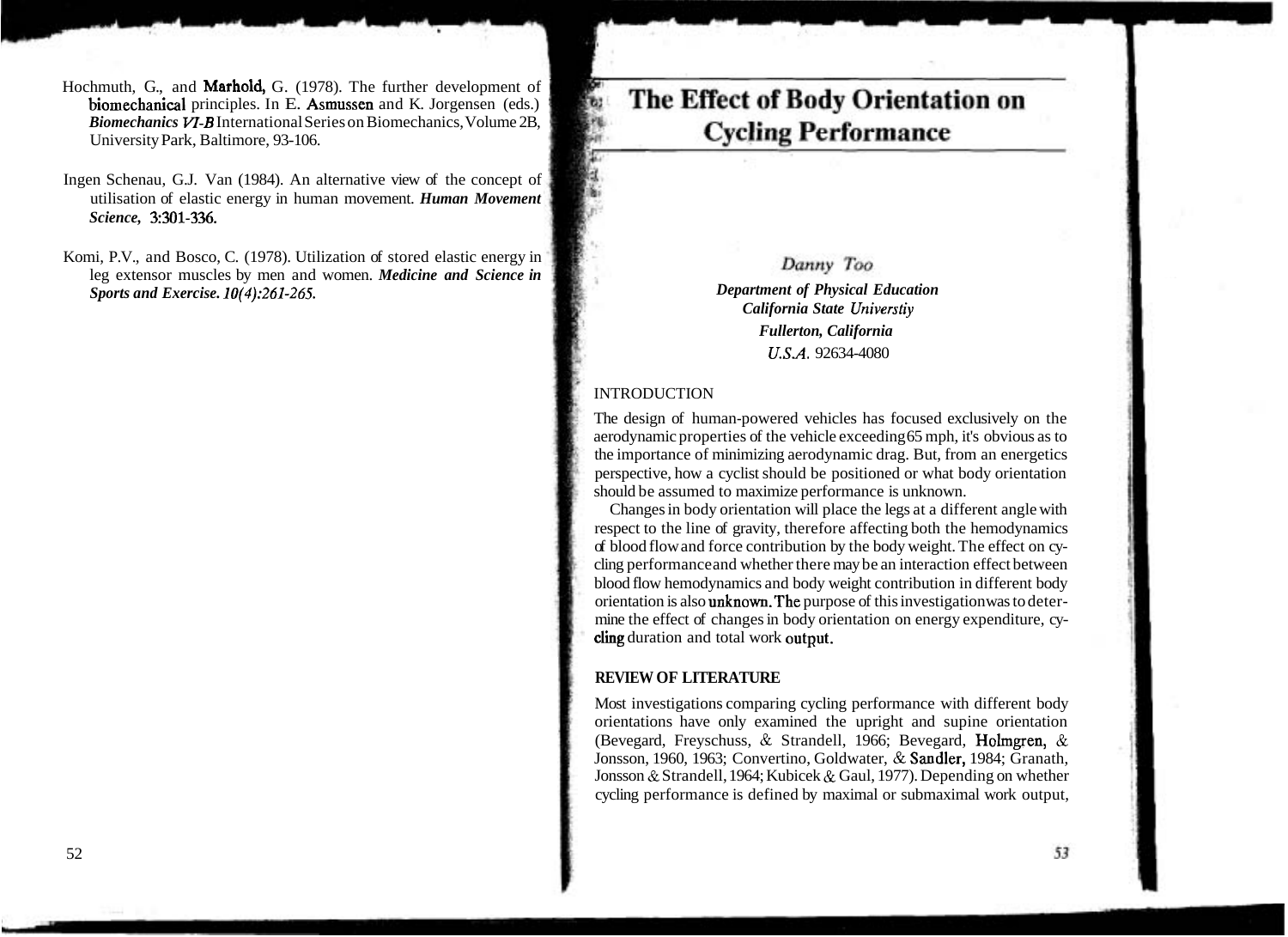oxygen consumption, and/or efficiency, there is equivocation regarding the most effective cycling orientation. This equivocation may be attributed to factors such as: (1) the type of variables used to define cycling performance: (2) differences in test protocol (workload and pedalling frequencies); (3) a lack of standardization in the different test conditions (i.e. not controlling for changes in body configuration or seat to pedal distance); and (4) a greater contribution of body weight to cycling performance in the upright orientation compared to a greater effect of venous blood return to the heart in the supine orientation.

Generally, it would appear that a greater maximal work output and oxygen consumption can be obtained when cycling in an upright orientation than in a supine one (Astrand and Rodahl, 1977; Kubicek and Gaul, 1977). Whether this is also true when comparing an upright orientation to other cycling orientations have not been determined.

#### **METHODS**

A seating apparatus, allowing for manipulations in body orientation, seat tube angle, and seat to pedal distance was constructed and mounted onto a Monark bicycle ergometer. Ten male subjects (22-35 years of age) were tested in three different body orientations (60, 90, and 120 degrees), as defined by the angle formed between the seat-backrest and a horizontal line parallel to the ground.

In the 90 degree orientation; (1) the seat tube angle (the angle formed between the seat tube and a vertical line) was fixed at 75 degrees; and (2) the seat to pedal distance was adjusted to 100% (to within 314 of an inch or 1.905 cm) of each subjects' total leg length, as measured from the greater trochanter of the femur of the right leg to the ground. To obtain the 60 and 120 degree orientation, a30 degree incline platform was constructed which allowed the entire cycling apparatus to be mounted at a 30 degree incline or decline.

In each orientation, the minimum and maximum hip, knee, and ankle angles were obtained for one pedal revolution. All subjects were tested in each of the three orientations according to a pre-selected sequence of workloads and pedalling frequencies with increments occurring every 3 minutes until exhaustion (Table 1). The testing sequences for the three orientations were randomly selected for each subject with a minimum of 24 hours between test sessions. All subjects were strapped to the seat-backrest at the waist and hips, and toe clips were used during all test sessions.

An open circuit gas exchange system was used to collect data in this investigation. This included a: 5300 Pneumoscan spirometer, CD-3A Carbon Dioxide Analyzer, and a Model 46 TUC Tele-Thermometer connected on-line to an IBM-PC micro-computer.

|              | <b>TADLE 1.</b> DICYCIC LI GOMERNI TUST I TOROCOT |       |           |         |      |
|--------------|---------------------------------------------------|-------|-----------|---------|------|
| <b>Brake</b> | Pedal                                             |       |           |         |      |
| Load         | Rate                                              | Time  | Work Rate |         |      |
| (kp)         | (rpm)                                             | (min) | (kpm/min) | (watts) | (hp) |
|              | 60                                                | 3     | 360       | 58.9    | .089 |
| 2            | 60                                                | 6     | 720       | 117.7   | .158 |
| 3            | 60                                                | 9     | 1080      | 176.6   | .237 |
| 3            | 70                                                | 12    | 1260      | 206.0   | .276 |
| 3.5          | 70                                                | 15    | 1470      | 240.4   | .322 |
| 4            | 70                                                | 18    | 1680      | 274.7   | .368 |
| 4.5          | 70                                                | 21    | 1890      | 309.0   | .414 |
| 4.5          | 75                                                | 24    | 2025      | 331.0   | .444 |
| 5            | 75                                                | 27    | 2250      | 367.9   | .439 |
| 5            | 80                                                | 30    | 2400      | 392.4   | .526 |
|              |                                                   |       |           |         |      |

**TABLE 1:** Bicycle Ergometer Test Protocol

'k

Note: Work Rate = Brake Load X Pedal Rate

 $1 \text{ HP} = 746 \text{ watts} = 4562.4 \text{ km/min}$ 

#### **RESULTS AND DISCUSSION**

For each seat tube angle, the mean, minimum, and maximum angles, and range of motion at the hip, knee, and ankle were obtained for one complete pedal revolution (Table 2).

Observations of Table 2 would suggest that, except for the ankle angles, the mean joint angles measured in the three body orientations were generally within one standard deviation of each other. These differences were attributed to forward and backward sliding of the subjects on the bicycle seat in the 60 and 120 degree orientation, respectively, despite the use of restraining straps. Repeated measures MANOVAs, used to determine whether these differences were significant, found only the mean and maximum ankle angles significantly different (p.01)

Presented in Table 3 are the results of the maximal energy expenditure, cycling duration, and total work output with changes in body orientation. Energy expenditure was determined from oxygen consumption valucs.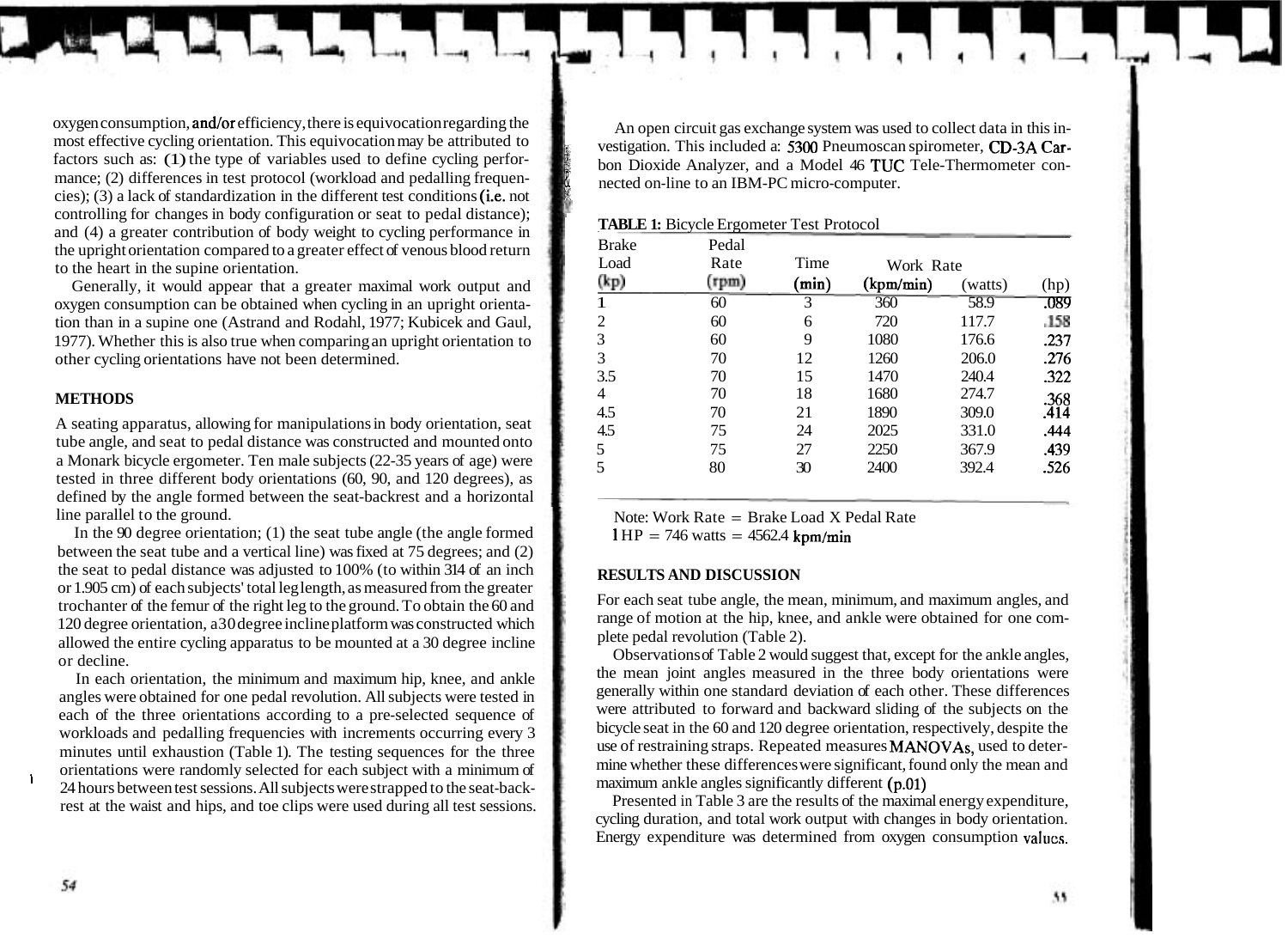With repeated measures MANOVAs, no significant differences (p.05) were found in energy expenditure, cycling duration, or total work output with changes in body orientation.

<sup>11</sup>TABLE 2: Hip, Knee, and Ankle Angle at Three Body Orientation

|                    | Body Orientation (deg) |                     |                     |  |  |
|--------------------|------------------------|---------------------|---------------------|--|--|
|                    | 60                     | 90                  | 120                 |  |  |
|                    | Mean (SD)              | Mean (SD)           | Mean (SD)           |  |  |
| Hip (deg)          |                        |                     |                     |  |  |
| mean               | 75.5 (5.4)             | (6.6)<br>75.5       | 82.0<br>(4.3)       |  |  |
| min                | (6.9)<br>57.6          | (5.7)<br>55.3       | 62.0<br>(4.8)       |  |  |
| max                | 93.3(6.0)              | 95.7 (8.2)          | (7.1)<br>101.0      |  |  |
| <b>ROM</b>         | 36.7 $(9.0)$           | 41.0 $(4.2)$        | 39.9<br>(8.5)       |  |  |
| $Knee(\text{deg})$ |                        |                     |                     |  |  |
| mean               | $103.7$ $(7.9)$        | 104.7 (6.7)         | $109.7 \quad (4.5)$ |  |  |
| min                | $64.7$ $(5.7)$         | $65.4$ $(5.0)$      | 68.9<br>(5.0)       |  |  |
| max                | 142.0(12.6)            | 144.0(9.4)          | 150.4(6.5)          |  |  |
| <b>ROM</b>         | 75.9 (10.1)            | 78.6 (9.9)          | 81.5<br>(7.3)       |  |  |
| Ankle (deg)        |                        |                     |                     |  |  |
| mean               | 87.0 (5.3)             | 96.3(6.9)           | $102.2 \quad (7.5)$ |  |  |
| min                | 78.8<br>(3.7)          | 82.6 (10.9)         | 91.9(11.2)          |  |  |
| max                | 95.1<br>(9.4)          | $103.4 \quad (6.2)$ | $112.5$ $(7.1)$     |  |  |
| ROM                | 16.3(9.6)              | 21.8 (10.9)         | 20.6(11.4)          |  |  |

**FABLE 3: Maximal Energy Expenditure, Cycling Duration, and Total** Work Output at Different Body Orientations

|                               |                                       | Body Orientation (deg) |       |
|-------------------------------|---------------------------------------|------------------------|-------|
|                               | 60                                    | 90                     | 120   |
|                               | Maximal Energy Expenditure (kcal/min) |                        |       |
| Mean                          | 20.4                                  | 20.8                   | 20.5  |
| 'SD)                          | (3.4)                                 | (3.9)                  | (3.6) |
|                               |                                       |                        |       |
| <b>Cycling Duration</b> (min) |                                       |                        |       |
| Mcan                          | 15.38                                 | 15.12                  | 14.69 |
| (SD)                          | (4.3)                                 | (4.1)                  | (4.1) |
|                               | Total Work Output (kpm)               |                        |       |
| Mean                          | 15876                                 | 15426                  | 14764 |
| (SD)                          | 7303)                                 | (6988)                 | 6969) |
|                               |                                       |                        |       |

Although no significant differences were found in selected cycling performance variables with changes in orientation, trends in data obtained from rest and submaximal workloads suggest possible explanations for those results. Observation of Table 4 indicate a small, but non-significant hemodynamic effect on energy expenditure at rest; as evidenced by decreasing energy expenditures with increasing body orientations.

TABLE 4: Energy Expenditure at Rest and at Different Unloaded Cadences with Changes in Body Orientation

|                               | Body Orientation (deg) |             |             |               |             |                   |
|-------------------------------|------------------------|-------------|-------------|---------------|-------------|-------------------|
|                               | 60                     |             | 90          |               | 120         |                   |
| Energy Expenditure (kcal/min) |                        |             |             |               |             |                   |
|                               | Mean (SD)              |             | Mean $(SD)$ |               | Mean $(SD)$ |                   |
| Rest                          |                        | 19(0.3)     |             | $1.8$ $(0.3)$ |             | $1.7 \quad (0.3)$ |
| $60$ rpm                      |                        | 3.4 $(0.4)$ |             | 3.0 $(0.3)$   |             | 3.0(0.6)          |
| $\pi$ rpm                     |                        | 3.7 $(0.4)$ |             | 3.5 $(0.7)$   |             | 3.7(0.6)          |
| $75$ rpm                      |                        | 3.8 $(0.6)$ |             | 3.9 $(0.6)$   | 4.0         | (0.6)             |
| 80 rpm                        |                        | 3.9 $(0.6)$ |             | 4.2 $(0.9)$   |             | 4.3 $(0.7)$       |
|                               |                        |             |             |               |             |                   |

The hemodynamic effect would probably be greater (in facilitating venous return to the heart) in the 120 degree body orientation with the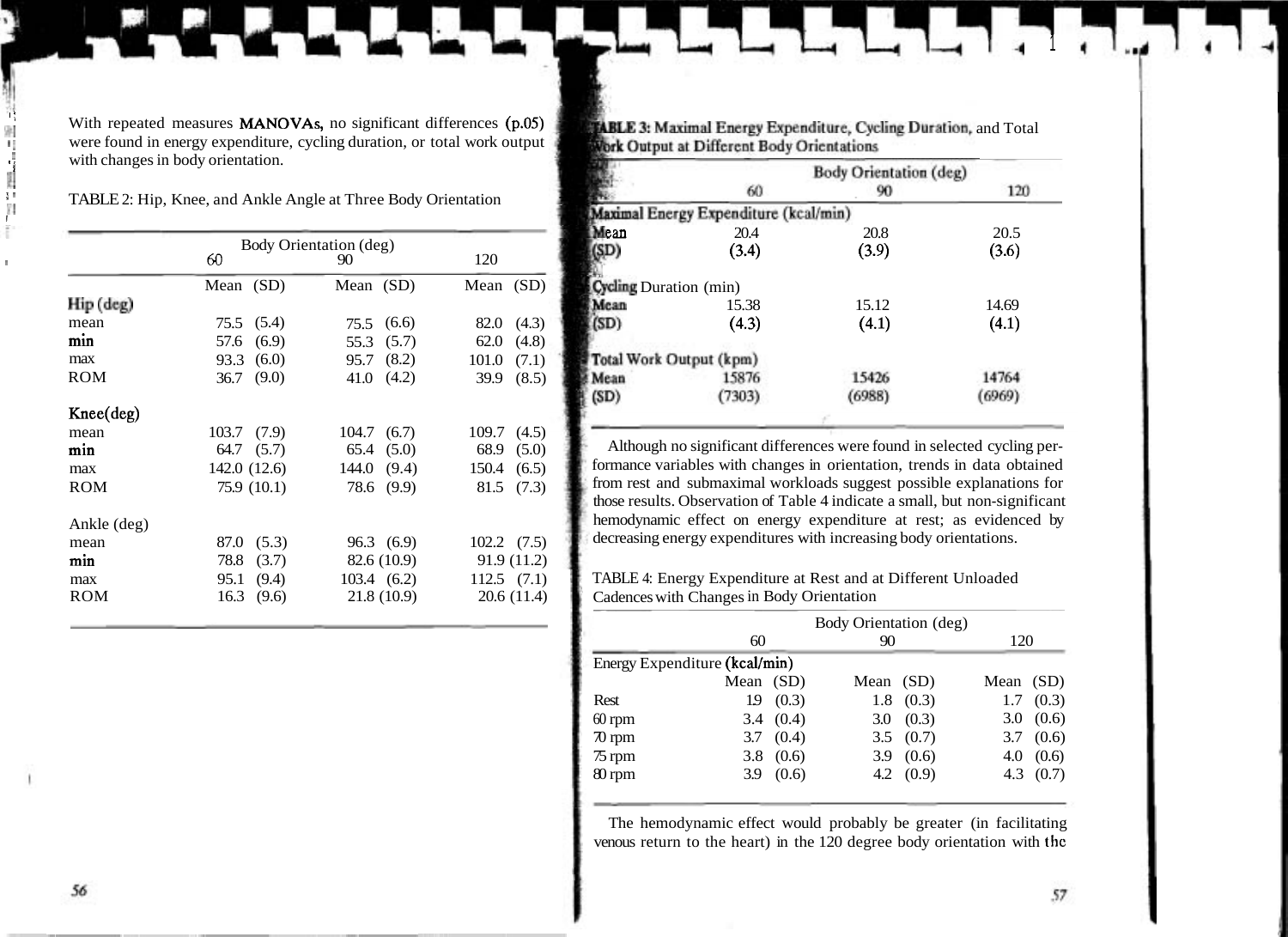tion where the effect of gravity, retarding venous return of blood from the set of body weight combined with the greater effect and importance<br>Legate the beauties greatest. Containing the general is the greater in a magnet legs to the heart, is greatest. Conversely, the reverse is true regarding force is at the full annot grands at greater workloads result in increasing energy expen-<br>ditures at the 60 decree body orientation. The reverse wou contribution to the pedals by the body weight. In a 60 degree body orienting solutions at the 60 degree body orientation. The reverse would then be true<br>tation, the weight contribution of the body would be greatest and it tation, the weight contribution of the body would be greatest and it would be least in the 120 degree orientation.

ture from body orientations of 120 to 90 and 60 degrees, respectively, workloads, would result in a lower energy expenditure and greater work<br>Efficiency when compared to the 90 or 60 degree body orientation. In other would suggest that the body weight contribution in the 60 degree orient encyclopedial compared to the 90 or 60 degree body orientation. In other<br>tion counterests any hamodynamic bandis bandis in the 120 degree orientation. tion counteracts any hemodynamic benefits in the 120 degree orientation. Words, the contribution of body weight and hemodynamic effects on cy-<br>This words are counteracted by each<br>This words are counteracted by each This would also appear to be true for efficiency measures at submaximal workloads (Table 5). This would also appear to be true for efficiency measures at submanimal other at higher workloads.

TABLE 5: Work Efficiency at Different Body Orientations During the

|                     | 60          | Body Orientation (deg)<br>90 |       |           | 120  |  |
|---------------------|-------------|------------------------------|-------|-----------|------|--|
| Work Efficiency (%) |             |                              |       |           |      |  |
|                     | Mean $(SD)$ | Mean (SD)                    |       | Mean (SD) |      |  |
| 360                 | $kpm$ 35.1  | (7.3)                        | 28.6  | (4.9)     | 25.9 |  |
| 720                 | $kpm$ 26.1  | (3.0)                        | -24.9 | (3.9)     | 24.4 |  |

penditure during unloaded peddling))  $x 100\%$ 

Significant differences (p.01) were found in work efficiency with changes in orientation at a submaximal workload of 360 kpm, but not at 720 kprn (although there's still an increasing trend in work efficiency from a body orientation of 120 to 60 degrees). As the workload increases, these differences in efficiency and energy expenditure decreases. There are several, possible explanations for this.

First, the relative contribution of the body weight to pedal force production decreases with increasing workloads (although the absolute contribu-. tion remains unchanged). Therefore, in the 60 degree body orientation, body weight contributions were less relative to the overall force required for a greater workload.

Secondly, at greater workloads, the hemodynamic effect of venous return to the heart might become more important and critical in maintain-

trunk reclining and the legs elevated; and least in the 60 degree orienta. Thus, the lower relative con-<br>tion where the offect of growity, retarding young return of blood from the **tribution** of body weight combined with t importance and contribution of more favourable hemodynamic orienta-At unloaded cadences of 75 and 80 rpms, decreasing energy expendi-<br>At unloaded cadences of 75 and 80 rpms, decreasing energy expendi-<br>workloads, would result in a lower energy expenditure and greater work

Thirdly, no significant differences in energy expenditure and work efficiency was found at a workload of 720 kpm or in maximal aerobic ener-Last Minute at Submaximal Workloads of 360 and 720 kpm **g gy** expenditure at the maximal workload with different body orientations Last Minute at Submaximal Workloads of 360 and 720 kpm because, body orientation may not be a significant variable. On the other hand, there may be differences, but not significant ones because the manipulation of body orientation may not have been large enough.

# **CONCLUSIONS**

It was concluded that, within the limitations of this investigation, changes in body orientation did not have a significant effect on cycling performance as defined by energy expenditure, cycling duration, and total work output. Work Efficiency  $=$  However, there may be an interaction effect between body weight con-(external work accomplished/(aerobic energy expenditure - energy ex-<br>
(external work accomplished/(aerobic energy expenditure - energy ex-<br>
changes in body orientation.